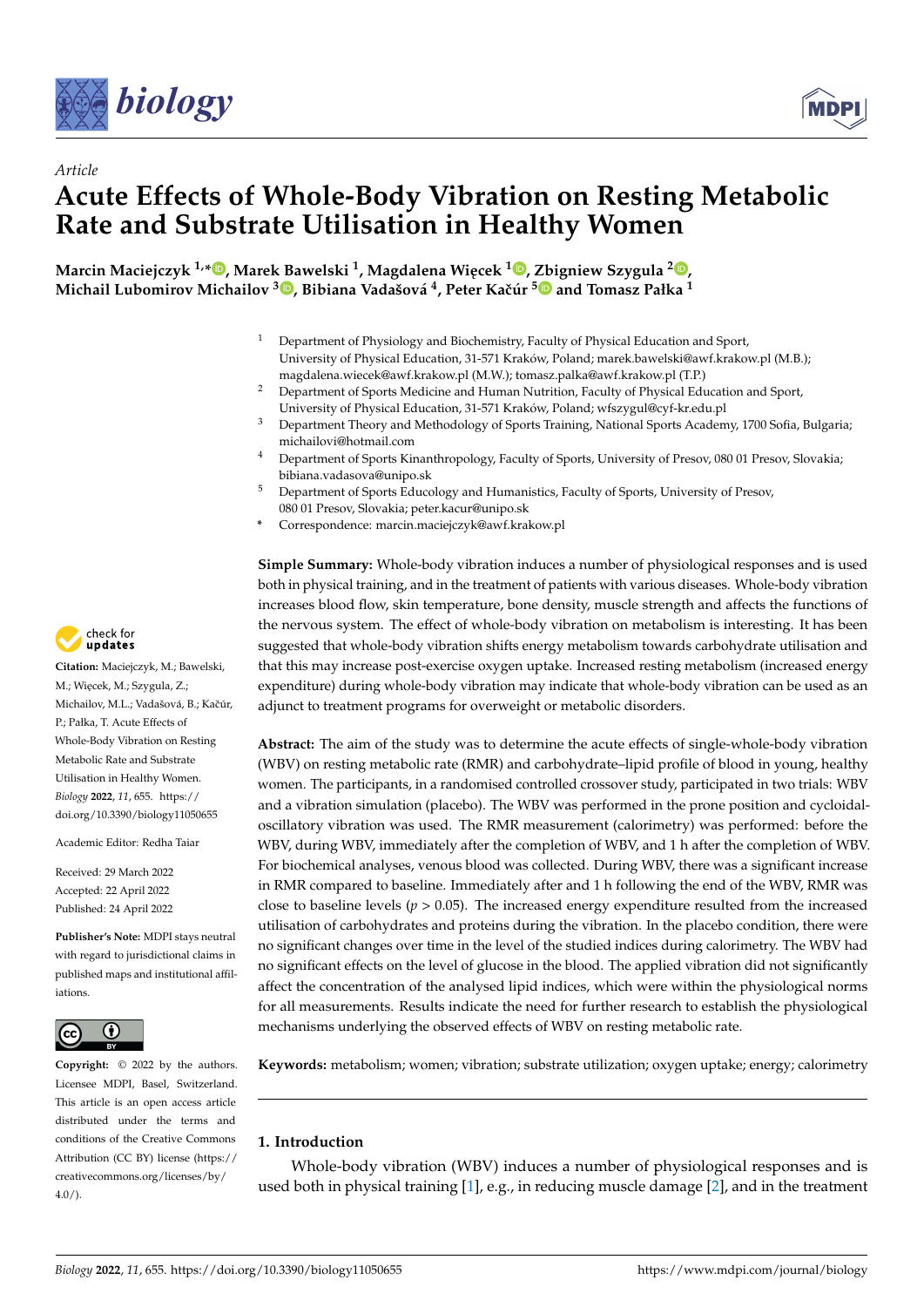of patients with various diseases, e.g., osteoporosis [\[3\]](#page-9-2), sarcopenia [\[4\]](#page-9-3), or metabolic syndrome [\[5\]](#page-9-4). In previous studies, it has been shown that the use of vibration causes, among others, such physiological effects as: pain decrease [\[6\]](#page-9-5), muscle activation [\[7,](#page-9-6)[8\]](#page-9-7), changes in blood flow [\[9\]](#page-9-8)—in particular an increase in cutaneous blood flow [\[10\]](#page-10-0)—changes in skin temperature [\[11\]](#page-10-1), or effects on the functions of the nervous system [\[11\]](#page-10-1). Vibration appears to elicit an alteration in neuromuscular recruitment patterns, which apparently enhance neuromuscular excitability [\[12\]](#page-10-2). Bone mass density and isometric leg strength improvements were also reported [\[13\]](#page-10-3). Due to the growing interest in this type of exercise/therapy, there is a need for further studies [\[14](#page-10-4)[,15\]](#page-10-5), that would take into account various types of vibration, body position, or assessment of the effects of WBV in various populations (age, gender, and healthy people/patients).

The effect of WBV on metabolism is interesting. The studies conducted so far on changes in metabolism under the influence of WBV mainly concern the influence simultaneously applying physical exercise and WBV. This type of exercise is known as vibration exercise. It has been shown that exhaustive whole-body vibration exercise elicits a mild cardiovascular exertion [\[16\]](#page-10-6). Milanese et al. [\[17\]](#page-10-7) demonstrated that vibration can significantly increase the metabolic cost of exercise in a 20 min WBV training session. In another study, it has been demonstrated that the simultaneous use of WBV and exercise can significantly increase oxygen uptake  $(VO<sub>2</sub>)$  [\[18\]](#page-10-8).

Vibration platforms, on which the subject stands, are usually used in studies assessing the physiological responses during WBV [\[14\]](#page-10-4). In WBV using vibrating plates, anti-gravity muscles are highly stimulated [\[19\]](#page-10-9), as confirmed by increased electrical activity in electromyography (EMG) [\[20\]](#page-10-10). During vibration, muscle activity is necessary to suppress the vibration waves [\[19\]](#page-10-9). This is confirmed by studies in which the influence of vibration on balance has been reported [\[21,](#page-10-11)[22\]](#page-10-12). Whole-body vibration can influence balance even when the displacement of the centre of gravity is small [\[19\]](#page-10-9). Thus, increased activity of core muscles plays a significant role in stabilising the body during WBV [\[19\]](#page-10-9) and contributes to the increase in metabolic cost of exercise combined with WBV or comparing WBV to the control group (without WBV). In a manual by Rittwerger [\[16\]](#page-10-6), it was indicated that the skeletal muscles are responsible for the increase in  $VO<sub>2</sub>$ . In a small number of studies, it has been suggested that WBV shifts energy metabolism towards carbohydrate utilisation and that this may increase post-exercise oxygen uptake. However, more studies are needed before drawing conclusions [\[16\]](#page-10-6).

To date, the effect of WBV on resting metabolic rate (RMR) has not been established. Based on previous studies, it can be hypothesised that WBV should also affect RMR. As stated earlier, the effects of WBV were reported to include an increase in body (skin) temperature blood flow and muscle activity, suggesting a rise in metabolism. However, the use of vibration platforms and the assessment of the metabolic cost in standing position, during which the postural muscles are active to suppress the waves of vibrations, did not allow for the assessment of RMR or substrate utilisation at rest. The evaluation of the effects of WBV on RMR requires, first of all, the application of WBV in a lying position to inactivate the postural muscles. To our knowledge, this is the first study in which WBV was performed in the prone position and the first time that acute effects on RMR were assessed in young healthy women.

The aim of the research was to determine the acute effects of single-session vibration on resting metabolic rate and carbohydrate–lipid profile of blood in young, healthy women. It was hypothesised that WBV increases resting metabolic rate in healthy women.

#### **2. Methods**

### *2.1. Study Design*

Young healthy women, in a randomised controlled crossover study, participated in 2 trials. During one visit to the laboratory, a vibration treatment (WBV) was performed, and during another, a vibration simulation (placebo-PL) was applied. The tests were carried out at a monthly interval, always between the 5th and 10th day of the menstrual cycle (in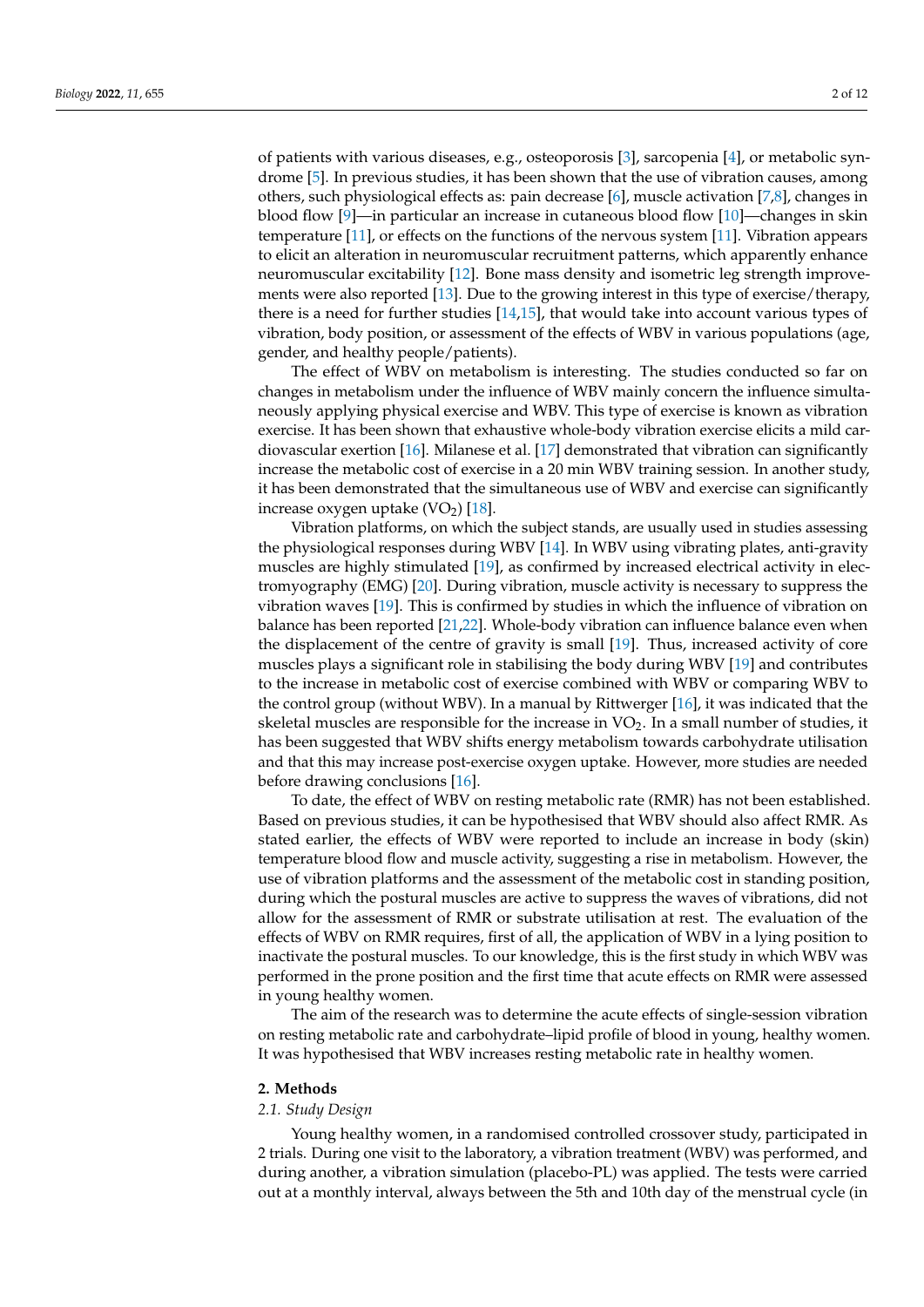follicular phase). The RMR measurement was performed 4 times: (I) immediately before the vibration (measurement lasting  $20 \text{ min}$ ), (II) throughout the duration of the vibration  $\frac{1}{2}$ the comment (measurement in supple to the completion of vibration (measurement lasting 20 min), (30 min), and remained in supplement and rested. For biochemical analyses, venters and rested. For biochemical analyses, vente and (IV) 1 h after the completion of the vibration (measurement lasting 20 min) (Figure [1\)](#page-2-0). Participants were maintained in lying position throughout the study. The first RMR measurement was taken after a 15 min rest. Between the 3rd and 4th RMR measurements, the women remained in supine position and rested. For biochemical analyses, venous blood was collected in supine position: before the beginning of the study (prior to the first RMR measurement), after a 15 min rest, and immediately after the study and 1 h after the end of the WBV or PL procedure (Figure [1\)](#page-2-0).

<span id="page-2-0"></span>

**Figure 1.** Measurement diagram for whole-body vibration and placebo condition (random order of **Figure 1.** Measurement diagram for whole-body vibration and placebo condition (random order of groups). RMR—resting metabolic rate, WBV—whole-body vibration. groups). RMR—resting metabolic rate, WBV—whole-body vibration.

*2.2. Participants*  All the study participants were acquainted with the objectives of the study as well as the procedures, and provided their written consent to participate in the study. The research protocol was approved by the Bioethics Committee at the District Medical Chamber in Kraków (opinion No. 48/KBL/OIL/2018).

#### $\mathbf{a}_1$  participation in the trials, the participants underwent the following tests: the following tests: the following tests: the following tests: the following tests: the following tests: the following tests: the foll  $\mathcal{L}$ . gluch and Equation and ECG. Based on the results of the results of the results of the results of these theorems of the results of the results of the results of the results of the results of the results of the re *2.2. Participants*

For the study, we recruited 13 healthy women aged 20–25 (21.6  $\pm$  1.7 years) with a normal menstrual cycle (25–35 days). The study excluded women using hormonal contraceptives, menstruating irregularly or with other menstrual disorders. To rule out contraindications for participation in the trials, the participants underwent the following tests: morphology, glucose, glycosylated haemoglobin and ECG. Based on the results of these tests, an interview and physical examination, a physician assessed the participants' health state and qualified for them for participation in the project. The women made a commitment not to change their diet or physical activity during the study period. The average body mass of the examined women was  $57.7 \pm 9.9$  kg, and height totalled  $164.5 \pm 5.5$  cm. The body mass of the participants did not change significantly between the measurements (WBV and PL) (*p* > 0.05).

#### *2.3. Somatic Measurements*

Body height was measured with a stadiometer (Seca, Germany) to the nearest 1 mm, while body mass was calculated using the Jawon Medical scale (IOI-353, Korea) to the nearest 0.1 kg.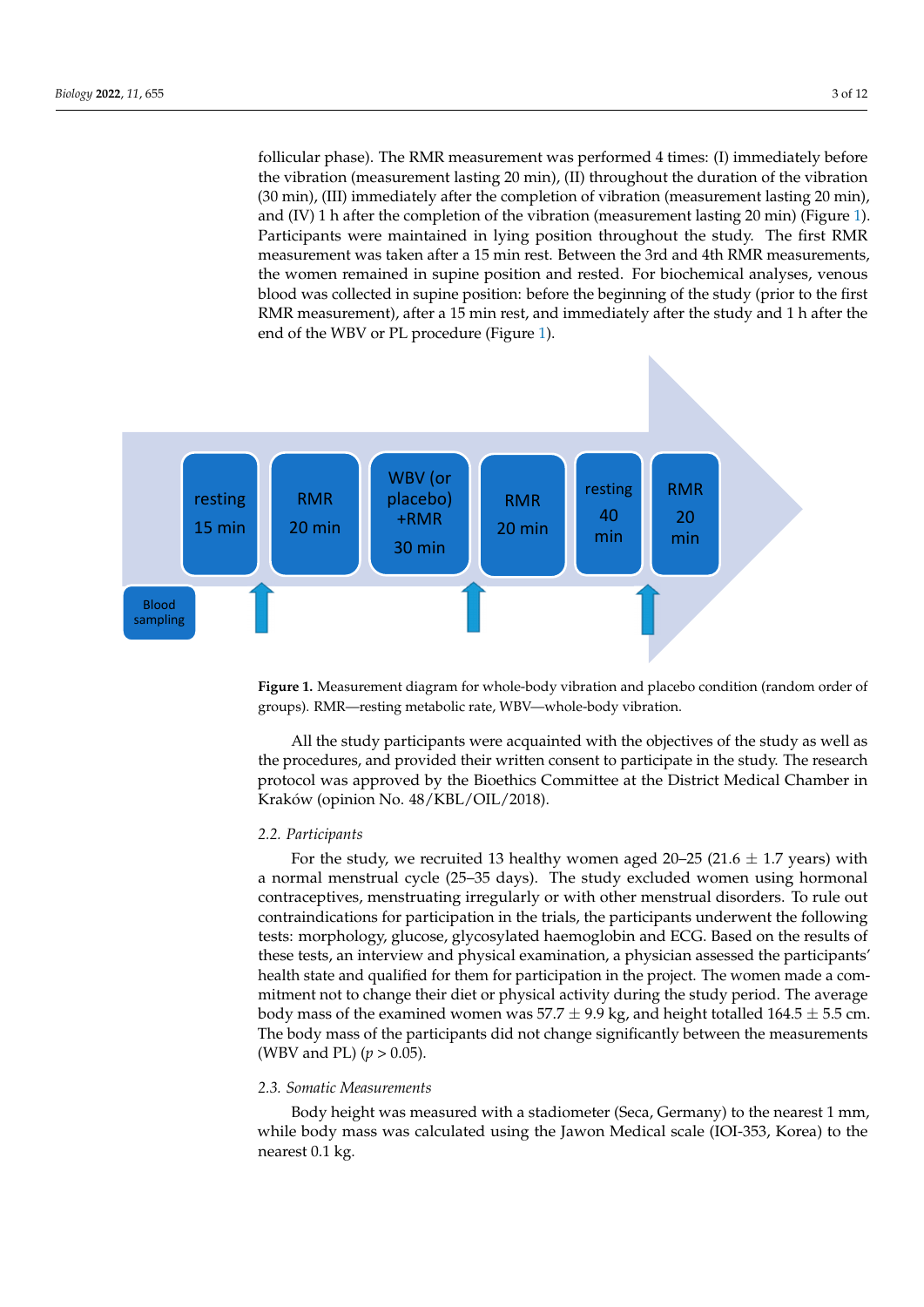#### *2.4. Resting Metabolic Rate*

The RMR measurement was performed in fasting state, always at the same time of the day (morning), between 6.00–10.00 a.m. Participants were informed to take the test fully rested, to avoid physical exertion for 2–3 days before the measurement, to be properly hydrated, not to change their eating habits or current level of physical activity between the measurement sessions and not to use any stimulants (nicotine) prior to the measurements. The RMR measurement was performed in prone position in an air-conditioned vibration therapy laboratory. The laboratory was kept at a constant temperature of 21  $°C$ . Resting metabolic rate was measured by indirect calorimetry (breath-by-breath measurement) using the Cortex MetaLyzer 3R ergospirometer (Germany). Each time, the ergospirometer was calibrated in accordance with the manufacturer's guidelines (gas and volume calibration). During the trial, the following were measured:  $VO<sub>2</sub>$ , carbon dioxide production  $(VCO<sub>2</sub>)$ , respiratory quotient (RQ), resting metabolic rate, substrate utilisation (g/h) and energy expenditure (EE in kcal/h) from each substrate (carbohydrates—CHO, fats—FAT, proteins—PRO). RMR is expressed in absolute terms (kcal/day) and relative to body mass (kcal/kg/day) as well as body surface area (RMR/BSA) (kg/m<sup>2</sup>/day). Analysis of the results took into account the mean values of RMR and other indicators measured in indirect calorimetry from the 5 min measurement period, during which the steady state in oxygen uptake was detected. Steady state was considered to be fluctuations in oxygen uptake within the range of  $\pm 10$ %. The averages from steady state were used to calculate REE using the Weir [\[23\]](#page-10-13) formula without using urinary urea nitrogen. All calculations were performed using dedicated metabolic rate measurement software provided by ergospirometer producer (Cortex, Germany).

#### *2.5. Biochemical Analysis*

Blood samples were collected in fasting state from the antecubital vein (BD Vacutainer $^{\circledR}$ vacuum system, Franklin Lakes, NJ, USA), after approximately 8 h of sleep (last meal no more than 2 h before bedtime). The following were determined in the blood: glucose concentration (GLU), ketone bodies (KB) (β-hydroxybutyrate—BHB), triglycerides (TG) and free fatty acids (FFA). GLU concentration was determined in the plasma (EDTA and glycolysis inhibitors: sodium fluoride and potassium oxalate). Triglycerides (TG), FFA and BHB, were determined in the serum (clotting activator). The assays were carried out using commercial reagent kits according to the procedure indicated by the manufacturers.

The detection range was, respectively: 0.11–41.6 mmol/L for glucose (GLUC3 Roche Diagnostics International Ltd., Germany), 0.07–2.24 mmol/L for FFA (NEFA FA 115, Randox Laboratories Ltd., UK), 0.1–5.75 mmol/L for 3-hydroxybutyrate (Ranbut, Randox Laboratories Ltd., UK) and 0.11–5.93 mmol/L for triglycerides (TRIG, Ortho-Clinical Diagnostics, France). The determinations were performed using the Cobas c 701/702 (glucose) and Cobas Bio (FFA, BHB) analysers by Roche Diagnostics International Ltd. (Germany) and Vitros 5.1 FS (TG) by Ortho-Clinical Diagnostics (France). The intra-assay % coefficients of variation were: KB 5.2%, TG 1.1%, FFA 4.3%, GLU 1.1%.

#### *2.6. Whole-Body Vibration*

In the study, cycloidal-oscillatory vibration was used. The intervention was performed in prone position with the use of a RAM Vitberg+ Base Module (active medical device, class IIa) enhanced with a RAM Vitberg+ Metabolism module (active medical device, class I) (Vitberg, Poland). The whole RAM Vitberg+ system combined oscillations of a general nature (whole-body vibration using the base module, covering the area of the trunk, upper limbs and thighs) with additional local action (Metabolism module) aimed at the following areas: epigastrium, mid-abdomen, pubic region, inguinal region, lateral and hypochondriac regions of the abdomen (Figure [2\)](#page-4-0). The physical stimulus comprised vibrations generated in 3 perpendicular directions (3D), causing intermittent pulsations with variable values of frequency, amplitude and acceleration, which were within the range of: 25–52 Hz, 0.1–0.5 mm and 6.9–13.5 m/s<sup>2</sup>. The exposure to vibration lasted 30 min.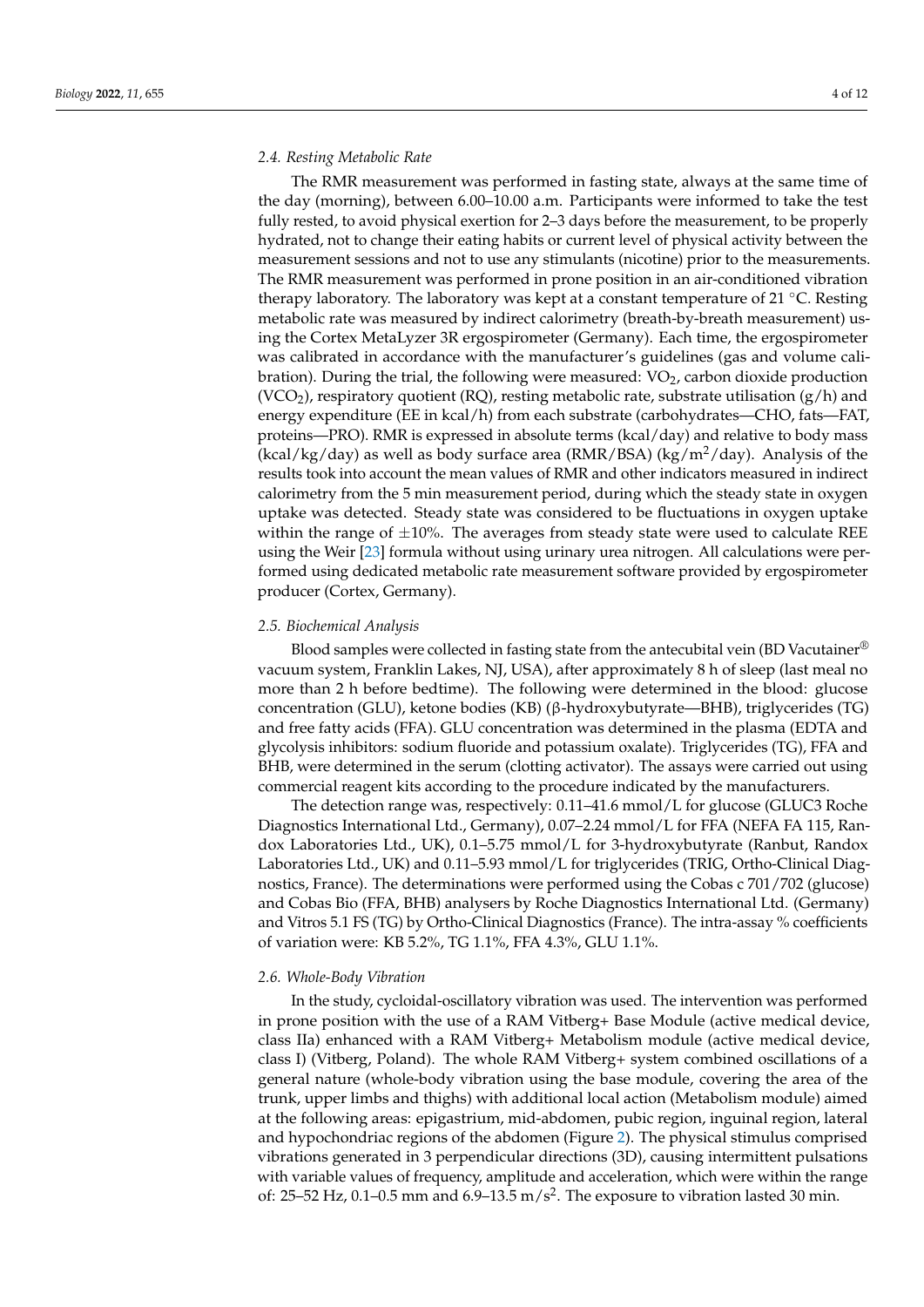<span id="page-4-0"></span>

**Figure 2.** The position of the body on the device generating the vibration stimulus (illustrative **Figure 2.** The position of the body on the device generating the vibration stimulus (illustrative photo).

did not generate vibrations, but only the sound identical to the vibration. Participants frequency and acceleration are generated. The test procedure and body position were the same as in the case of vibration.  $\overline{a}$ During the placebo treatment, the same device was used (vibration mattress), which were informed that during this procedure, imperceptible vibrations of very low amplitude,

# changes over time (baseline, treatment, post) and interactions between the main factors *2.7. Statistical Analysis*

Data distribution was checked using the Shapiro–Wilk test. All variables presented a normal distribution. Analysis of variance (ANOVA) with repeated measures was used to analyse the obtained data. The influence of the type of treatment (vibration vs. placebo), were assessed. In the case of a significant influence of the main factor  $(ANOVA, p < 0.05)$ , post hoc analysis was performed using Fisher's LSD test. Additionally, in post hoc analysis, the effect size (Cohen's d) between baseline and WBV (placebo) treatment was calculated and interpreted as small (0.20), medium (0.50) or large (0.80) [\[24\]](#page-10-14). Data are presented as **3. Results**  confidence interval. The STATISTICA 13 package (StatSoft, Inc., Tulsa, OK, USA) was used During the trial, no side-effects of the vibration were reported. The vibration were reported. The obtained results of the obtained reported. The obtained results of the obtained results of the obtained results of the obta changes over time (baseline, treatment, post) and interactions between the main factors mean values and standard deviations. In the graphs, the vertical bars represent the 95% for calculations.

#### $a$ . Results **3. Results**

During the trial, no side-effects of the vibration were reported. The obtained results allow us to indicate a different course of changes in VO<sub>2</sub>, RMR, and CHO oxidation during WBV and in the placebo condition (interaction condition x time,  $p < 0.05$ ; Table 1). During WBV, there was a significant increase in oxygen uptake and resting metabolic rate compared t[o b](#page-5-0)aselin[e](#page-5-1) (Table 1, Figure 3). This effect only occurred in the case of the WBV procedure. Immediately after and 1 h following the end of the procedure, WBV, VO<sub>2</sub> and RMR were close to baseline levels ( $p > 0.05$ ). The increased energy expenditure resulted from the In the placebo condition, there were no significant changes over time in the level of the effects of glucose community, there were no eigenvalued and goes over the level of the level of the state state of the studied indices during calorimetry. The applied vibration had no significant effects on the level of glucose in the blood and the level of lipid markers (Table [2\)](#page-6-1). All biochemical increased utilisation of carbohydrates and proteins during the vibration (Table [1,](#page-5-0) Figure [4\)](#page-6-0). indicators, in each measurement, were within the range of physiological norms for the age and sex of the examined participants. The size of the observed effects should be considered medium to large (Table [1\)](#page-5-0)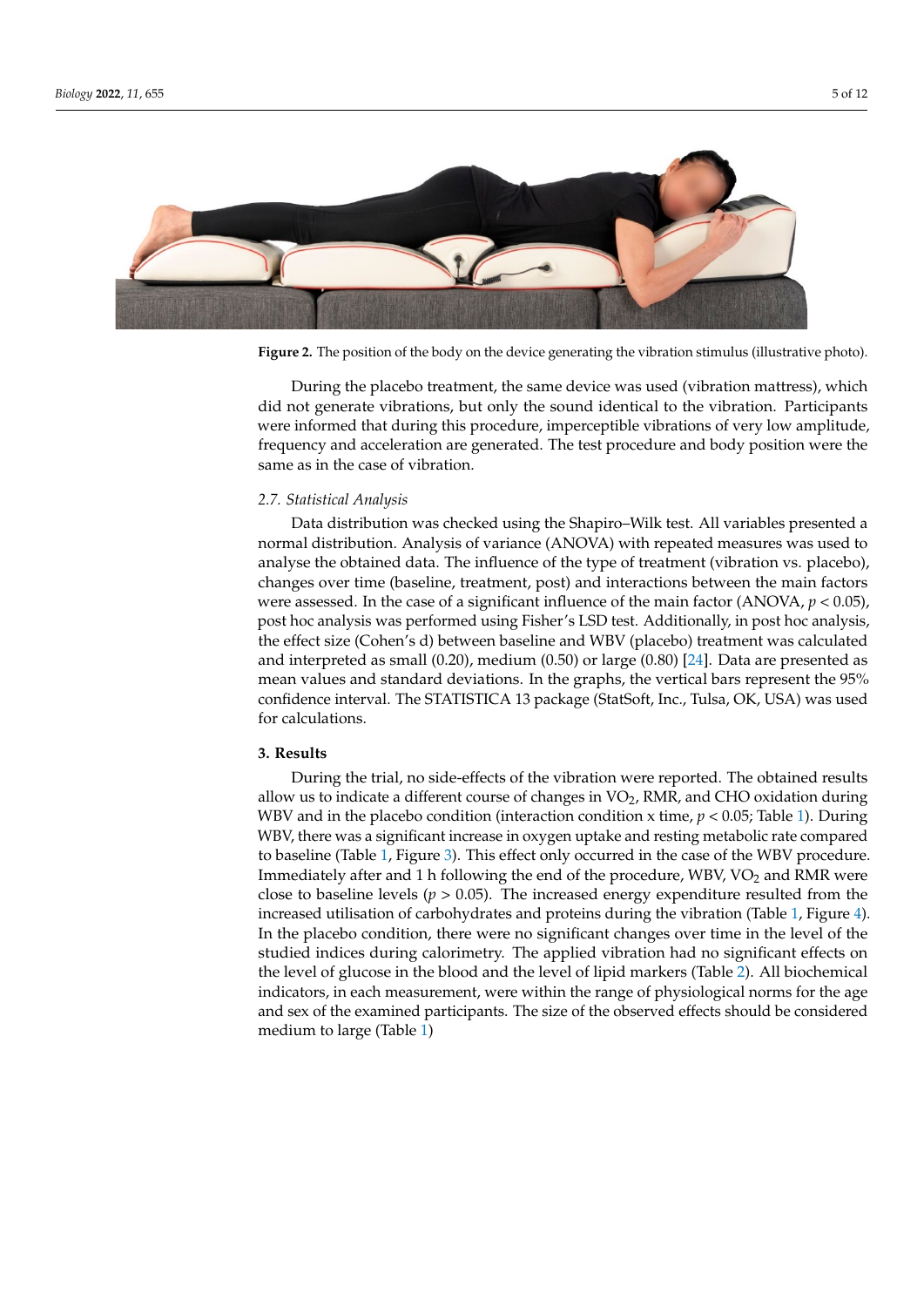| Variable                    | Mode        | <b>BASELINE</b>   | <b>TREATMENT</b>  | <b>POST</b>       | POST(1 h)         | Effect:      | Effect:<br>Time<br>F(p) | Interaction<br>F(p) | p: Post Hoc<br>[Cohen's d]                                    |
|-----------------------------|-------------|-------------------|-------------------|-------------------|-------------------|--------------|-------------------------|---------------------|---------------------------------------------------------------|
|                             |             | $\mathbf I$       | $\mathbf{I}$      | Ш                 | IV                | Mode<br>F(p) |                         |                     |                                                               |
| VO <sub>2</sub> (L/min)     | <b>WBV</b>  | $0.17 \pm 0.04$   | $0.20 \pm 0.05$   | $0.19 \pm 0.05$   | $0.19 \pm 0.05$   | 0.35(0.62)   | 0.67(0.57)              | 3.04(0.03)          | $I-II:0.02$<br>$[0.67]$                                       |
|                             | PL          | $0.18 \pm 0.04$   | $0.16 \pm 0.04$   | $0.19 \pm 0.05$   | $0.18 \pm 0.04$   |              |                         |                     | <b>NS</b>                                                     |
| VCO <sub>2</sub><br>(L/min) | <b>WBV</b>  | $0.15 \pm 0.04$   | $0.18 \pm 0.04$   | $0.16 \pm 0.04$   | $0.17 \pm 0.04$   | 0.02(0.90)   | 2.40(0.07)              | 1.52(0.21)          | <b>NS</b>                                                     |
|                             | PL          | $0.15 \pm 0.04$   | $0.14 \pm 0.04$   | $0.16 \pm 0.05$   | $0.15 \pm 0.04$   |              |                         |                     | NS                                                            |
| RQ                          | <b>VIBR</b> | $0.87 \pm 0.05$   | $0.88 \pm 0.03$   | $0.86 \pm 0.03$   | $0.87 \pm 0.05$   | 0.27(0.61)   | 1.46(0.23)              | 2.55(0.06)          | $_{\rm NS}$                                                   |
|                             | PL          | $0.85 \pm 0.07$   | $0.86 \pm 0.06$   | $0.86 \pm 0.06$   | $0.83 \pm 0.06$   |              |                         |                     | <b>NS</b>                                                     |
| <b>RMR</b><br>(kcal/kg/day) | <b>WBV</b>  | $21.8 \pm 6.6$    | $25.1 \pm 7.6$    | $23.4 \pm 7.3$    | $23.8 \pm 7.3$    | 0.14(0.70)   | 0.67(0.57)              | 2.12(0.10)          | <b>NS</b>                                                     |
|                             | PL          | $22.2 \pm 6.4$    | $19.8 \pm 5.9$    | $23.2 \pm 7.6$    | $21.6 \pm 7.5$    |              |                         |                     | NS                                                            |
| RMR/BSA<br>$(kg/m^2/day)$   | <b>WBV</b>  | $772.1 \pm 222.2$ | $889.2 \pm 262.9$ | $824.2 \pm 237.4$ | $843.1 \pm 246.1$ | 0.24(0.62)   | 0.62(0.60)              | 3.18(0.02)          | $I-II: 0.01$<br>[0.48]                                        |
|                             | PL          | $785.6 \pm 205.1$ | $701 \pm 223.1$   | $821.6 \pm 248.5$ | $759.3 \pm 236.3$ |              |                         |                     | NS                                                            |
| FAT $(g/h)$                 | <b>WBV</b>  | $49.2 \pm 24.8$   | $55.2 \pm 24.9$   | $57.3 \pm 18.7$   | $58.5 \pm 30.4$   | 0.07(0.79)   | 1.17(0.59)              | 0.59(0.62)          | <b>NS</b>                                                     |
|                             | PL          | $63.4 \pm 37.4$   | $48.7 \pm 31.1$   | $62 \pm 30.8$     | $64.9 \pm 31.3$   |              |                         |                     | NS                                                            |
| PRO(g/h)                    | <b>WBV</b>  | $14.2 \pm 3.7$    | $16.1 \pm 4.6$    | $15.1 \pm 3.9$    | $15.3 \pm 4.1$    | 0.22(0.63)   | 0.50(0.68)              | 2.61(0.06)          | <b>NS</b>                                                     |
|                             | PL          | $14.1 \pm 3.5$    | $12.7 \pm 3.9$    | $14.9 \pm 4.21$   | $13.9 \pm 3.6$    |              |                         |                     | NS                                                            |
| EE CHO<br>(kcal/h)          | <b>WBV</b>  | $30.6 \pm 13.0$   | $36.1 \pm 10.9$   | $30.7 \pm 11.7$   | $31.9 \pm 11.04$  | 0.50(0.48)   | 1.37(0.25)              | 4.83(0.004)         | $I-II:0.02$<br>[0.46]<br>$II$ - $III$ :0.03                   |
|                             | PL          | $25.6 \pm 14.9$   | $25.9 \pm 15.3$   | $28.7 \pm 15.1$   | $23.1 \pm 16.6$   |              |                         |                     | <b>NS</b>                                                     |
| EE FAT<br>(kcal/h)          | <b>WBV</b>  | $19.2 \pm 9.6$    | $21.3 \pm 9.6$    | $22 \pm 7.4$      | $22.4 \pm 11.9$   | 0.08(0.76)   | 1.07(0.36)              | 0.52(0.67)          | <b>NS</b>                                                     |
|                             | PL          | $24.6 \pm 14.4$   | $19 \pm 12.1$     | $24 \pm 11.9$     | $25.1 \pm 12.3$   |              |                         |                     | NS                                                            |
| EE PRO<br>(kcal/h)          | <b>WBV</b>  | $2.3 \pm 0.7$     | $3 \pm 0.89$      | $2.4 \pm 0.76$    | $2.5 \pm 0.87$    | 0.13(0.71)   | 0.74(0.53)              | 3.65(0.01)          | $I-II:0.004$<br>[0.88]<br>$II$ - $III$ :0.01<br>$II$ -IV:0.04 |
|                             | PL          | $2.3 \pm 0.6$     | $2.1 \pm 0.7$     | $2.6 \pm 0.9$     | $2.4 \pm 0.7$     |              |                         |                     | <b>NS</b>                                                     |

<span id="page-5-0"></span>**Table 1.** Effects of vibration on variables measured during calorimetry.

WBV—whole-body vibration; PL—placebo; VO<sub>2</sub>—oxygen uptake; VCO<sub>2</sub>—carbon dioxide production; RQ respiratory quotient; RMR—resting metabolic rate; BSA—body surface area; CHO—carbohydrates; PRO proteins; EE—energy expenditure; ES—effect size. The results are presented as means and SD. NS—Not Statistically Significant.

<span id="page-5-1"></span>

**Figure 3.** Changes in resting metabolic rate (RMR) pre- (baseline), during (treatment) and postvibration (\* significant change compared to baseline in WBV group). The data are presented as mean and 95% CI. and 95% CI.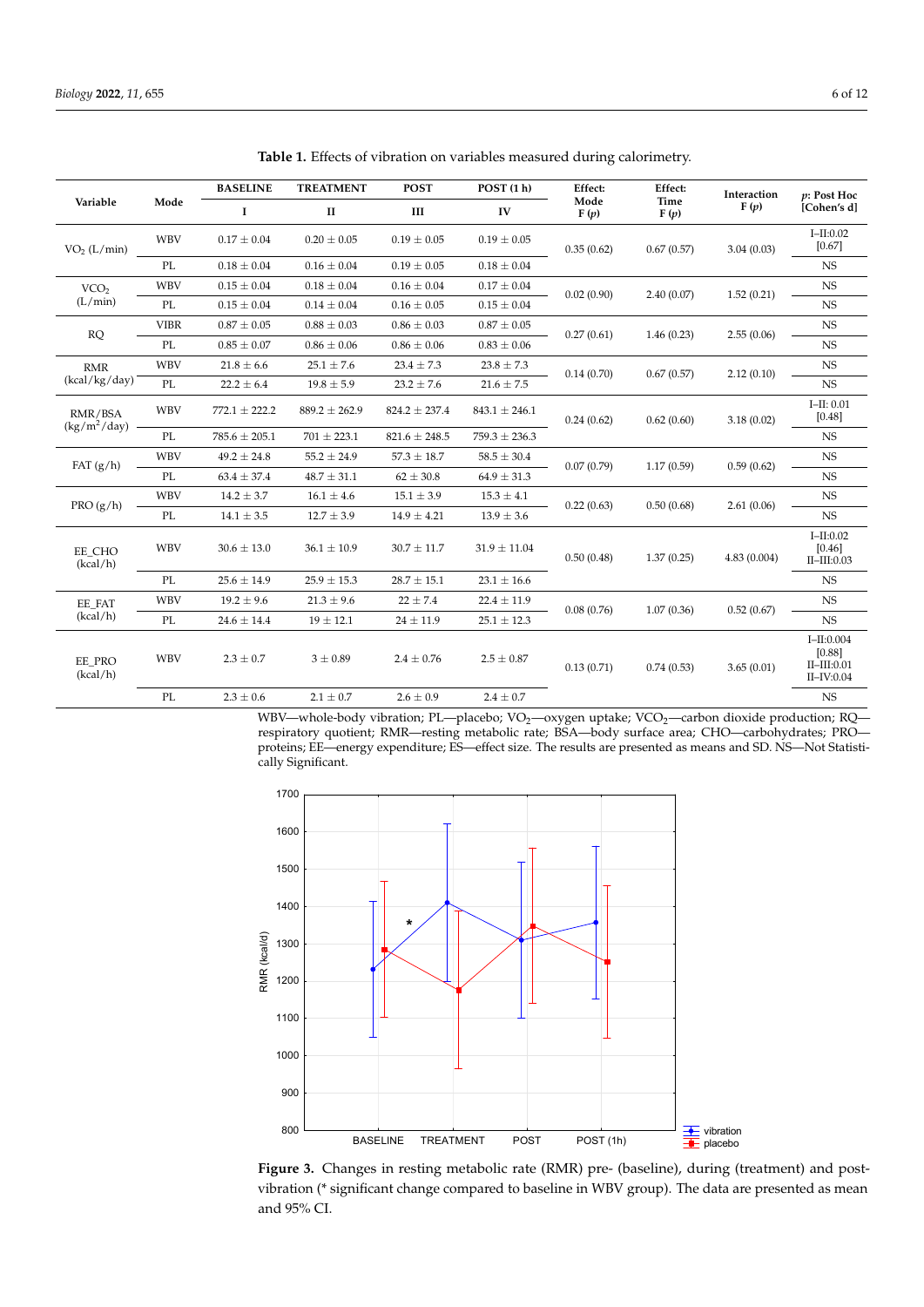<span id="page-6-0"></span>

bration (\* significant change compared to baseline in WBV group). The data are presented as mean

**Figure 4.** Changes in carbohydrate (CHO) utilisation pre- (baseline), during (treatment) and postvibration (\* significant change compared to baseline in WBV group). The data are presented as mean and 95% CI.

<span id="page-6-1"></span>

| <b>Table 2.</b> Effects of vibration on biochemical variables. |
|----------------------------------------------------------------|
|----------------------------------------------------------------|

| Variable               | Mode       | <b>BASELINE</b> | <b>POST</b>     | POST(1h)        | Effect:      | Effect:<br>Time<br>F(p) | Interaction<br>F(p) | p<br>(Post Hoc)                         |
|------------------------|------------|-----------------|-----------------|-----------------|--------------|-------------------------|---------------------|-----------------------------------------|
|                        |            | ш               | $\mathbf{I}$    | III             | Mode<br>F(p) |                         |                     |                                         |
| <b>GLU</b><br>(mmol/L) | <b>WBV</b> | $5.11 \pm 0.52$ | $4.96 \pm 0.32$ | $4.86 \pm 0.32$ | 0.43(0.52)   | 2.72(0.08)              | 0.02(0.97)          | NS.                                     |
|                        | PL         | $4.99 \pm 0.70$ | $4.81 \pm 0.38$ | $4.78 \pm 0.37$ |              |                         |                     | <b>NS</b>                               |
| <b>TG</b><br>(mmol/L)  | <b>WBV</b> | $0.82 \pm 0.31$ | $0.73 \pm 0.28$ | $0.69 \pm 0.25$ | 0.005(0.94)  | $11.59$ (< $0.001$ )    | 0.46(0.63)          | $I-H: 0.04$<br>$I$ -III:0.002           |
|                        | PL         | $0.83 \pm 0.36$ | $0.70 \pm 0.30$ | $0.70 \pm 0.24$ |              |                         |                     | $I-H: 0.002$<br>$I$ -III:0.003          |
| <b>FFA</b><br>(mmol/L) | <b>WBV</b> | $0.42 \pm 0.22$ | $0.37 \pm 0.41$ | $0.40 \pm 0.29$ |              | 5.26(0.009)             | 2.87(0.06)          | NS.                                     |
|                        | PL         | $0.54 \pm 0.25$ | $0.32 \pm 0.23$ | $0.58 \pm 0.38$ | 0.41(0.52)   |                         |                     | $I - II: 0.003$<br>$II$ -III: < $0.001$ |
| <b>KB</b><br>(mmol/L)  | <b>WBV</b> | $0.04 \pm 0.03$ | $0.04 \pm 0.04$ | $0.06 \pm 0.08$ | 0.69(0.41)   | 2.63(0.08)              | 0.54(0.58)          | NS.                                     |
|                        | PL         | $0.10 \pm 0.13$ | $0.07 \pm 0.11$ | $0.12 \pm 0.23$ |              |                         |                     | <b>NS</b>                               |

WBV—whole-body vibration; PL—placebo; GLU—glucose; TG—triglyceride; FFA—free fat acids; KB—ketone bodies. The results are presented as means and SD. NS—Not Statistically Significant.

#### **4. Discussion**

Since, to the best of our knowledge, WBV in the prone position has not yet been used to evaluate metabolic response, full interpretation of the data is difficult and the only benchmark is WBV on a vibration platform while standing, often combined with exercise. Furthermore, the metabolic response to WBV differs according to participants' fitness level, exercise type and vibration frequency [\[25\]](#page-10-15); therefore, the reported results of previous studies are not consistent. The aim of the study was to determine the acute effects of WBV on resting metabolic rate and substrate utilisation in young, healthy women in the follicular phase of menstrual cycle. In this research, a significant increase in oxygen uptake and RMR was noted in the tested women during vibration. This effect lasted only during the duration of the vibration and dissipated immediately after its completion. There were no changes in the tested parameters 1 h after the end of the vibration (they were close to the baseline). The side effects were also not reported. In the placebo group, a similar increase in  $VO<sub>2</sub>$  or RMR during the vibration simulation was not observed. Rittwerger [\[16\]](#page-10-6)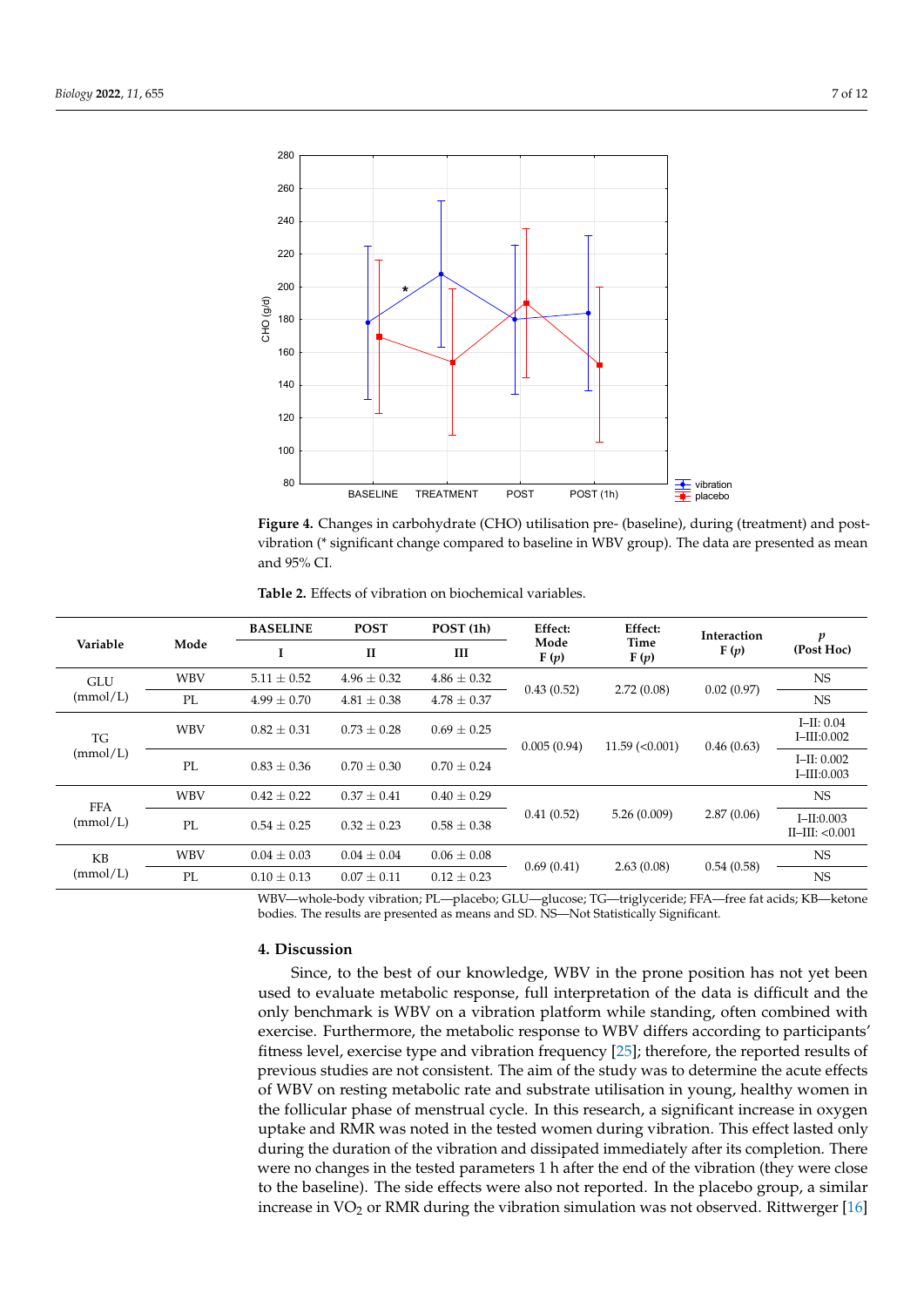has suggested that WBV (with the concomitant use of exercise and vibration) shifts energy metabolism towards carbohydrate utilisation and that it may increase post-exercise oxygen consumption. The results of this study do not confirm the statement that WBV influenced oxygen consumption following the treatment—the effect of increased oxygen consumption was maintained only during WBV. Thus, this allows us to indicate that the cause of the increased oxygen uptake after vibration exercise is related to vibration platform exercise (increased intensity) rather than vibration *per se*. Moreover, Rittwerger [\[16\]](#page-10-6) suggested that the observed effect of increased energy expenditure during WBV is quite moderate and probably irrelevant to long-term energy balance.

The novelty of this study is that, for the first time, whole-body vibration was used in the lying position, which allowed the RMR to be measured. As a result, the activity of core muscles and their response to possible balance changes caused by WBV was eliminated. This study indicates that increased oxygen uptake may not only be associated with increased muscle activity related to vibration wave suppression and correction of body posture for vibration-induced imbalances. Rosenberger et al. [\[26\]](#page-10-16) demonstrated that resistive vibration exercise permanently elevated metabolic energy turnover, although the initially observed additional motor unit activity by vibration exercise could not be preserved in the working musculature. The response of the muscle to vibration stimulation is a tonic vibration reflex [\[19\]](#page-10-9). During vibration of the body, the skeletal muscles undergo small changes in muscle length. Burke et al. [\[27\]](#page-10-17) suggested that the vibration reflex operates predominantly or exclusively on alpha motoneurons and does not use the same cortically originating efferent pathways as those used in the performance of voluntary contractions [\[28\]](#page-10-18). In the present study, no EMG recordings were performed, so further testing is needed to confirm muscle activity during WBV in the lying position with EMG. However, Zange et al. [\[29\]](#page-10-19) reported the relaxed and unloaded calf muscles did not respond to vibration with a remarkable reflex contraction and the acceleration by vibration apparently only ejected capillary venous blood from the muscle. This suggests that the increased metabolism during WBV may not be related to reflex muscle activity but may be the cumulative response of several physiological mechanisms to WBV.

Fares et al. [\[30\]](#page-10-20) indicated that substrate oxidation did not change in response to WBV. The results of this study indicate that the increase in RMR was associated with increased carbohydrate utilisation. At the same time, this did not lead to a reduction in blood glucose levels, but it confirms that blood glucose homeostasis was preserved. A slight decrease in blood glucose levels under the influence of WBV was reported by di Loreto et al. [\[31\]](#page-10-21). Our data also contradict the data presented by Licurci et al. [\[32\]](#page-10-22), who showed that healthy elderly individuals subjected to whole-body vibration presented reduction in blood glucose levels. So, perhaps the vibration effect may vary in young and older people. Bunker et al. [\[33\]](#page-10-23) demonstrated different effects of WBV in people below and above the age of 45: in comparison to younger ones, participants older than 45 years did not significantly improve in power measures after WBV. Perhaps the response to WBV is related also to fitness level [\[25\]](#page-10-15). The vibration used in our research did not affect the oxidation of fats. This is confirmed by previous studies in which WBV (performed on a vibration platform) did not affect fat oxidation across any vibratory loads [\[18\]](#page-10-8). Moreover, Kang et al. [\[34\]](#page-10-24) reported no differences in heart rate or rates of carbohydrate and fat oxidation during either the WBV treatment or the subsequent exercise. Although a significant effect of a single WBV procedure on FFA metabolic rate and blood concentration was not demonstrated in our study, Goto and Takamatsu [\[35\]](#page-10-25) found that 10 sessions of WBV increased FFA concentration during the recovery period but serum glycerol did not significantly change.

The physiological response may depend on the characteristics of the vibration used (frequency, amplitude, and acceleration) [\[16,](#page-10-6)[24\]](#page-10-14). During exercise on a vibration platform,  $VO<sub>2</sub>$  was higher in comparison to exercise without WBV, regardless of the applied frequency used. The increased metabolic effect of WBV seems load-dependent as WBV with an amplitude smaller than 2 mm did not elevate  $VO<sub>2</sub>$  significantly [\[34\]](#page-10-24).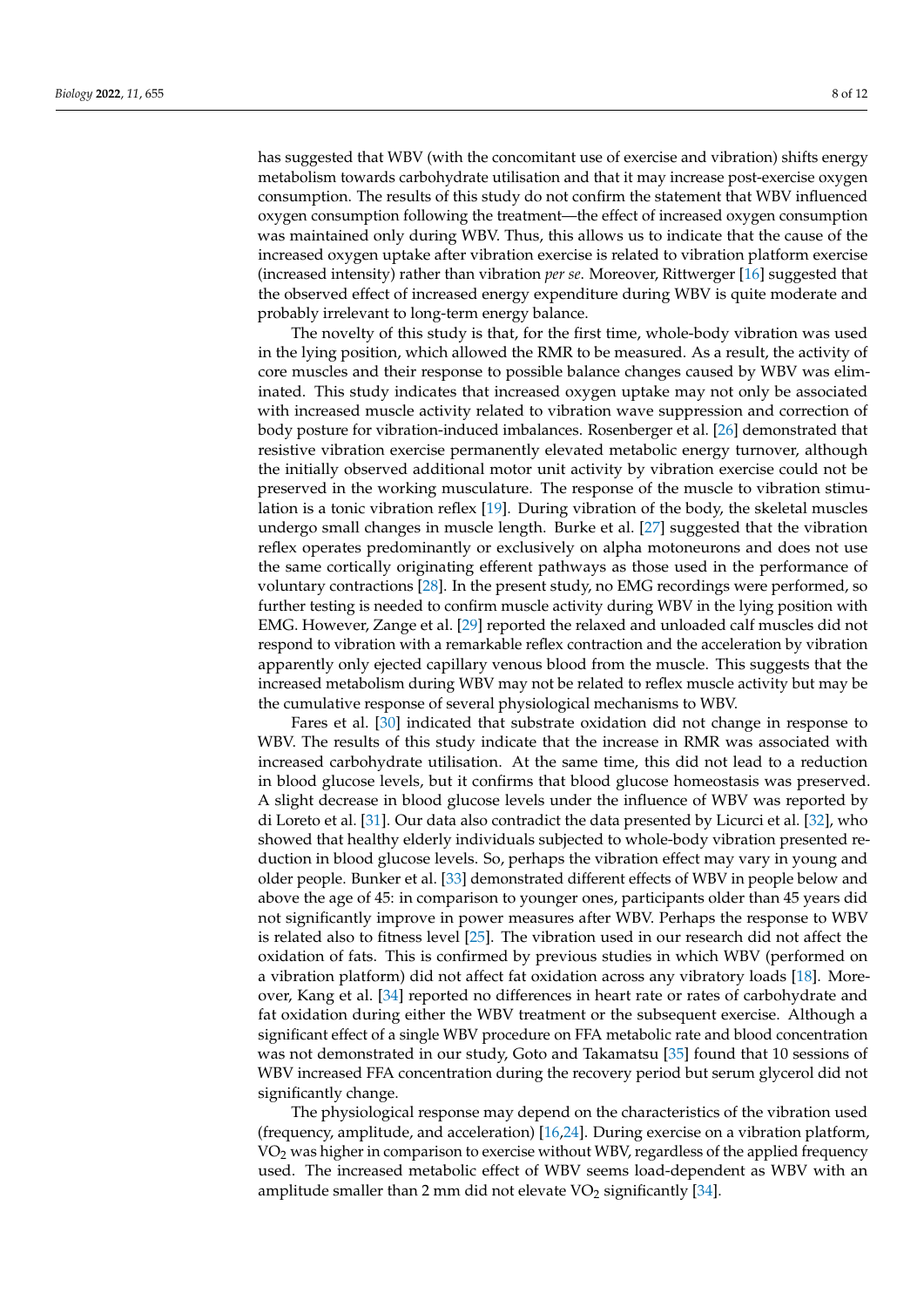The metabolic effects of WBV may differ depending on the type of vibration, i.e., local vs. WBV [\[19\]](#page-10-9). By subjecting the body to vibration, not only the muscles undergo vibration, but also the internal organs. This study involved women; they are characterized by greater body fatness than men, so it was expected that the effects of vibration on visceral fat might be more noticeable in women than in men. In our research, we used an additional local vibration module, the vibrations of which were directed towards the abdominal cavity. It was expected to see the effects of this vibration on visceral fat, i.e., changes in fat oxidation and in the level of blood lipids. However, the applied additional local vibration did not provide such an effect. In our study, blood TG levels decreased regardless of whether WBV or placebo treatments were used, which may be the result of prolonged meal-time intervals, their hydrolysis and the need to compensate for plasma FFA levels.

Metabolic rate is affected by hormones, including those of the menstrual cycle. Basal metabolic rate changes steadily throughout the cycle and decreases during menstruation, falling to its lowest point approximately 1 week before ovulation, and subsequently rising until the beginning of the next menstrual period [\[36\]](#page-11-0). In previous studies, it has been reported that men and women respond similarly to a vibratory stimulus despite the difference in body mass [\[34\]](#page-10-24). This trial is, to our knowledge, the first to include menstrual cycle in the assessment of resting metabolic rate during WBV—the women were in the follicular phase of the menstrual cycle, i.e., between the 5th and 10th day of the menstrual cycle. In other studies, conflicting data have been reported about the effects of WBV on hormonal response. Erskine et al. [\[37\]](#page-11-1) demonstrated no significant changes in salivary concentration of testosterone or cortisol suggesting that the WBV was of low acceleration and concluded that WBV does not represent a stressful stimulus for the neuroendocrine system. The concentrations of plasma epinephrine and norepinephrine increased immediately after the WBV session [\[35\]](#page-10-25), indicating that these hormones may have significantly influenced metabolism. On the other hand, Bosco et al. [\[38\]](#page-11-2) suggested that both the hormonal responses to WBV (increase in testosterone and growth hormone concentration and a decrease in cortisol concentration) and the increase in neuromuscular effectiveness were simultaneous but independent, and may have common underlying mechanisms of performance improvement. Opposite effects were presented by Cardinale et al. [\[39\]](#page-11-3), showing that a single session of WBV exposure does not noticeably alter serum testosterone or IGF-1 levels. Hormonal responses to WBV (insulin, glucagon, cortisol, epinephrine, norepinephrine, growth hormone, IGF-1, free and total testosterone), with the exception of norepinephrine, are not affected by acute vibration exposure [\[31\]](#page-10-21).

Increased metabolism during WBV may also be the result of changes in circulation in the vibrated tissue and changes in tissue (body) temperature [\[40\]](#page-11-4). An increase in mean blood flow was observed under the influence of vibrational stimulation compared to the placebo group [\[9\]](#page-9-8). Robbins et al. [\[40\]](#page-11-4) points to a high level of sensitivity of the peripheral vascular system to vibration exposure. Acute WBV elevates muscle temperature more quickly than traditional forms of cycling and passive warm-up [\[41\]](#page-11-5), but the thermogenic effect of intermittent WBV, whilst robust, was quantitatively small (<2 METS) [\[30\]](#page-10-20).

#### **5. Limitation of the Study**

In this study, the acute effects of WBV performed in the prone position on resting metabolic rate and substrate utilisation were evaluated. In this research, increased oxygen uptake and RMR during WBV were demonstrated. In previous studies, increased oxygen uptake during WBV was attributed precisely to skeletal muscles. In this research, the activity of postural muscles and increased muscle work aimed at maintaining balance during WBV was eliminated. The results indicated the need for further research to establish the physiological mechanisms underlying the observed effects of WBV on resting metabolic rate, e.g., changes in hormones that affect metabolism, tissue temperature, blood flow, or the activity of muscles relaxed due to lying body position (EMG) into account. However, we did not investigate this in our study.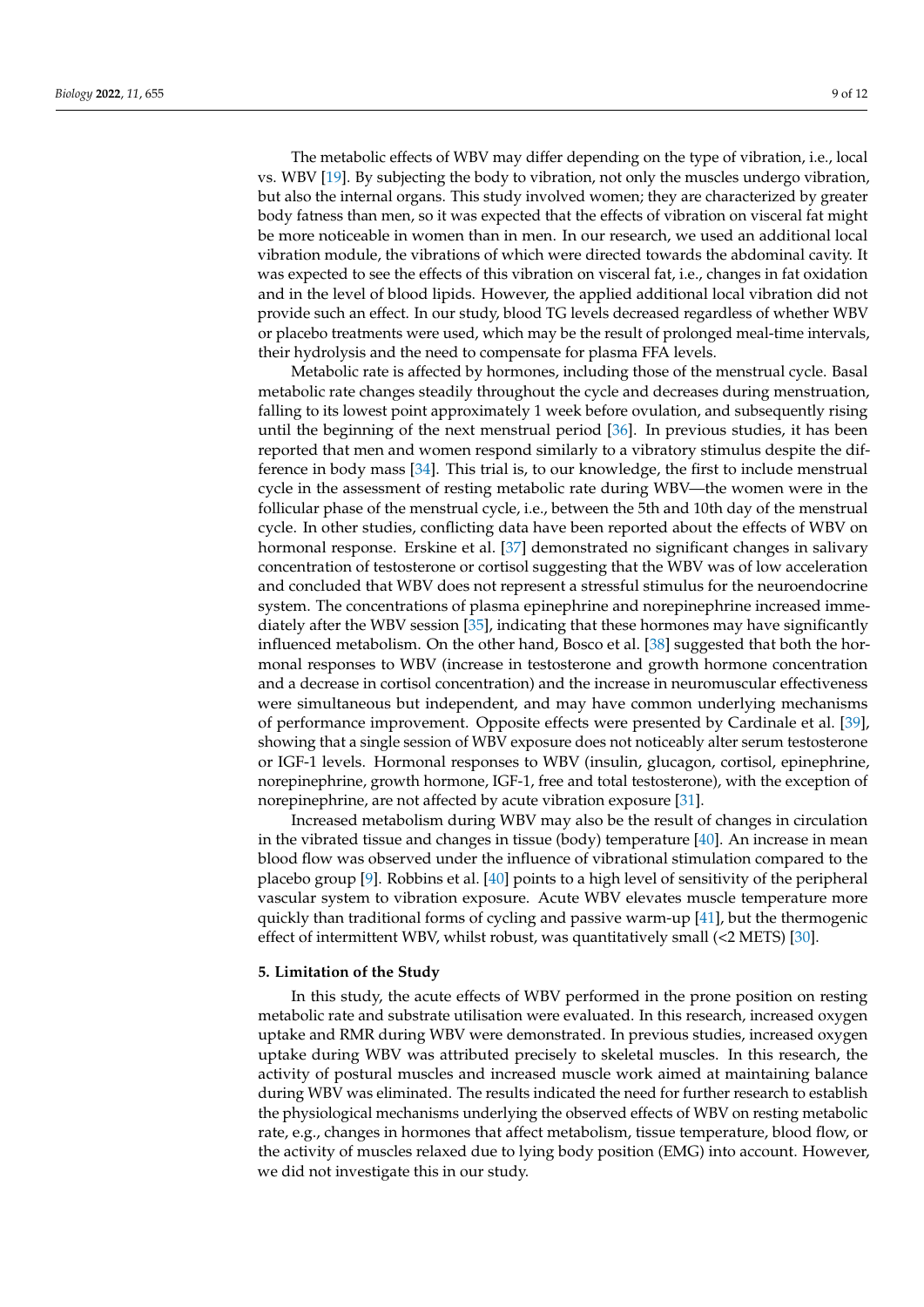Another limitation of the study is the relatively small number of participants (healthy, young women in the follicular phase of the menstrual cycle), and the fact that the effects of only one type of vibration with specific characteristics (duration, amplitude, and frequency) were studied.

#### **6. Conclusions**

In this research, a significant increase was demonstrated in oxygen uptake, and thus, in resting metabolic rate, when applying body vibration in the prone position in young, healthy women in the follicular phase of menstrual cycle. Analysis of the utilisation of substrates in calorimetry showed that the increase in RMR was due to the increase in glucose utilisation during vibration. At the same time, we did not note any significant decreases in blood glucose levels following vibration. The applied vibration did not significantly affect the concentration of the analysed lipid indices, which were within the physiological norms for all measurements.

**Author Contributions:** M.M. designed the research, collected, analyzed, and interpreted the data and drafted, edited, and revised the manuscript; M.L.M., P.K., B.V. and Z.S. collected data; M.B., M.W. and T.P. collected data and revised the manuscript. All authors agree with the order of presentation of the authors. The authors declare that all participants provided consent to publish the data reported in this study. All authors have read and agreed to the published version of the manuscript.

**Funding:** This research was funded by the University of Physical Education in Kraków (Poland), Grant Number: 141/BS/INB/2017. Article processing charge (open access) was funded within the framework of the programme of the Ministry of Science and Higher Education under the name "Regional Initiative for Perfection" within the years 2019–2022, project No. 022/RID/2018/19 in the total of 11,919,908 PLN.

**Institutional Review Board Statement:** The protocol was approved by the Bioethics Committee for Clinical Research at the Regional Medical Chamber (opinion No. 48/KBL/OIL/2018). The study conformed to the ethical requirements of the 1975 Helsinki Declaration.

**Informed Consent Statement:** Participants were informed of the benefits and risks of the study and signed informed consent prior to any testing.

**Data Availability Statement:** The datasets used and/or analysed during the current study are available from the corresponding author on reasonable request.

**Conflicts of Interest:** The authors declare no conflict of interest.

#### **References**

- <span id="page-9-0"></span>1. Cardinale, M.; Bosco, C. The use of vibration as an exercise intervention. *Exerc. Sport Sci. Rev.* **2003**, *31*, 3–7. [\[CrossRef\]](http://doi.org/10.1097/00003677-200301000-00002) [\[PubMed\]](http://www.ncbi.nlm.nih.gov/pubmed/12562163)
- <span id="page-9-1"></span>2. Piotrowska, A.; Pilch, W.; Tota, Ł.; Maciejczyk, M.; Mucha, D.; Bigosińska, M.; Bujas, P.; Wiecha, S.; Sadowska-Krępa, E.; Pałka, T. Local Vibration Reduces Muscle Damage after Prolonged Exercise in Men. *J. Clin. Med.* **2021**, *10*, 5461. [\[CrossRef\]](http://doi.org/10.3390/jcm10225461) [\[PubMed\]](http://www.ncbi.nlm.nih.gov/pubmed/34830744)
- <span id="page-9-2"></span>3. Cardinale, M.; Wakeling, J. Whole body vibration exercise: Are vibrations good for you? *Br. J. Sports Med.* **2005**, *39*, 585–589. [\[CrossRef\]](http://doi.org/10.1136/bjsm.2005.016857) [\[PubMed\]](http://www.ncbi.nlm.nih.gov/pubmed/16118292)
- <span id="page-9-3"></span>4. Bemben, D.; Stark, C.; Taiar, R.; Bernardo-Filho, M. Relevance of Whole-Body Vibration Exercises on Muscle Strength/Power and Bone of Elderly Individuals. *Dose Response.* **2018**, *16*, 4. [\[CrossRef\]](http://doi.org/10.1177/1559325818813066)
- <span id="page-9-4"></span>5. Sá-Caputo, D.; Paineiras-Domingos, L.L.; Francisca-Santos, A.; Dos Anjos, E.M.; Reis, A.S.; Neves, M.F.T.; Oigman, W.; Oliveira, R.; Brandão, A.; Machado, C.B.; et al. Whole-body vibration improves the functional parameters of individuals with metabolic syndrome: An exploratory study. *BMC Endocr Disord.* **2019**, *19*, 6. [\[CrossRef\]](http://doi.org/10.1186/s12902-018-0329-0)
- <span id="page-9-5"></span>6. Sá-Caputo, D.C.; Paineiras-Domingos, L.L.; Oliveira, R.; Neves, M.F.T.; Brandão, A.; Marin, P.J.; Sañudo, B.; Furness, T.; Taiar, R.; Bernardo-Filho, M. Acute Effects of Whole-Body Vibration on the Pain Level, Flexibility, and Cardiovascular Responses in Individuals With Metabolic Syndrome. *Dose Response* **2018**, *16*, 4. [\[CrossRef\]](http://doi.org/10.1177/1559325818802139)
- <span id="page-9-6"></span>7. Dionello, C.F.; de Souza, P.L.; Sá-Caputo, D.; Morel, D.S.; Moreira-Marconi, E.; Paineiras-Domingos, L.L.; Frederico, E.H.F.F.; Guedes-Aguiar, E.; Paiva, P.C.; Taiar, R. Do whole body vibration exercises affect lower limbs neuromuscular activity in populations with a medical condition? A systematic review. *Restor. Neurol. Neurosci.* **2017**, *35*, 667–681. [\[CrossRef\]](http://doi.org/10.3233/RNN-170765)
- <span id="page-9-7"></span>8. Abercromby, F.J.; Amonette, W.E.; Layne, C.S.; McFarlin, B.K.; Hinman, M.R.; Paloski, W.H. Vibration exposure and biodynamic responses during whole-body vibration training. *Med. Sci. Sports Exerc.* **2009**, *39*, 1794–1800. [\[CrossRef\]](http://doi.org/10.1249/mss.0b013e3181238a0f)
- <span id="page-9-8"></span>9. Button, C.; Anderson, N.; Bradford, C.; Cotter, J.D.; Ainslie, P.N. The effect of multidirectional mechanical vibration on peripheral circulation of humans. *Clin. Physiol. Funct. Imaging* **2007**, *27*, 211–216. [\[CrossRef\]](http://doi.org/10.1111/j.1475-097X.2007.00739.x)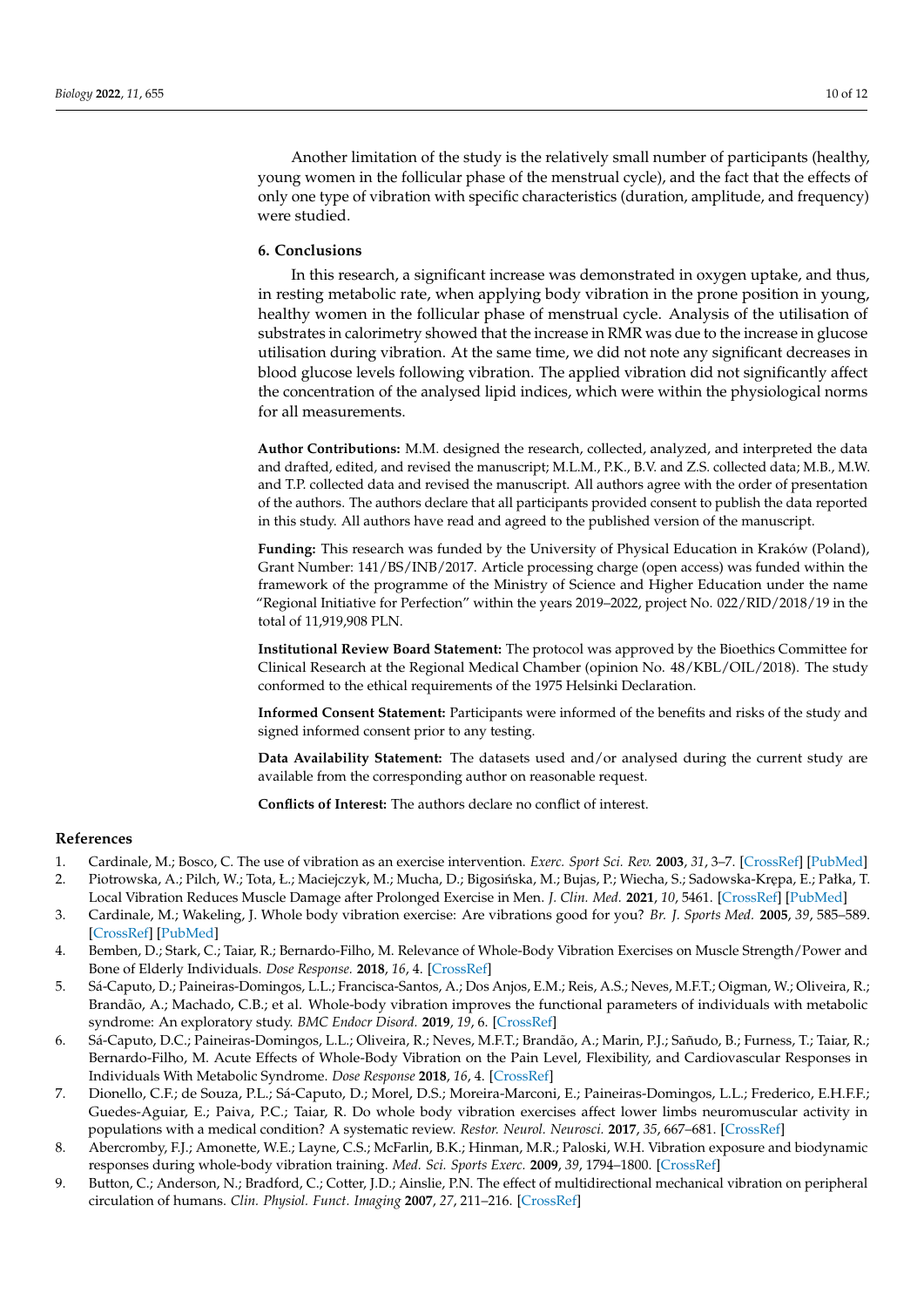- <span id="page-10-0"></span>10. Rittweger, J.; Beller, G.; Felsenberg, D. Acute physiological effects of exhaustive whole-body vibration exercise in man. *Clin. Physiol.* **2000**, *20*, 134–142. [\[CrossRef\]](http://doi.org/10.1046/j.1365-2281.2000.00238.x)
- <span id="page-10-1"></span>11. Games, K.E.; Sefton, J.M. Whole-body vibration influences lower extremity circulatory and neurological function. *Scand. J. Med. Sci. Sports* **2013**, *23*, 516–523. [\[CrossRef\]](http://doi.org/10.1111/j.1600-0838.2011.01419.x) [\[PubMed\]](http://www.ncbi.nlm.nih.gov/pubmed/22107331)
- <span id="page-10-2"></span>12. Rittweger, J.; Mutschelknauss, M.; Felsenberg, D. Acute changes in neuromuscular excitability after exhaustive whole body vibration exercise as compared to exhaustion by squatting exercise. *Clin. Physiol. Funct. Imaging* **2003**, *23*, 81–86. [\[CrossRef\]](http://doi.org/10.1046/j.1475-097X.2003.00473.x) [\[PubMed\]](http://www.ncbi.nlm.nih.gov/pubmed/12641601)
- <span id="page-10-3"></span>13. Madou, K.H.; Cronin, J.B. The effects of whole body vibration on physical and physiological capability in special populations. *Hong Kong Physiother. J.* **2008**, *26*, 24–38. [\[CrossRef\]](http://doi.org/10.1016/S1013-7025(09)70005-3)
- <span id="page-10-4"></span>14. van Heuvelen, M.J.; Rittweger, J.; Judex, S.; Sañudo, B.; Seixas, A.; Fuermaier, A.; Tucha, O.; Nyakas, C.; Marín, P.J.; Taiar, R.; et al. Reporting Guidelines for Whole-Body Vibration Studies in Humans, Animals and Cell Cultures: A Consensus Statement from an International Group of Experts. *Biology* **2021**, *10*, 965. [\[CrossRef\]](http://doi.org/10.3390/biology10100965) [\[PubMed\]](http://www.ncbi.nlm.nih.gov/pubmed/34681065)
- <span id="page-10-5"></span>15. Wuestefeld, A.; Fuermaier, A.B.; Bernardo-Filho, M.; da Cunha de Sá-Caputo, D.; Rittweger, J.; Schoenau, E.; Stark, C.; Marin, P.J.; Seixas, A.; Judex, S.; et al. Towards reporting guidelines of research using whole-body vibration as training or treatment regimen in human subjects—A Delphi consensus study. *PLoS ONE* **2020**, *15*, e0235905. [\[CrossRef\]](http://doi.org/10.1371/journal.pone.0235905)
- <span id="page-10-6"></span>16. Rittweger, J. Metabolic Responses to Whole-Body Vibration Exercise. In *Manual of Vibration Exercise and Vibration Therapy*; Springer: Cham, Switzerland, 2020; pp. 143–153. [\[CrossRef\]](http://doi.org/10.1007/978-3-030-43985-9_10)
- <span id="page-10-7"></span>17. Milanese, C.; Cavedon, V.; Sandri, M.; Tam, E.; Piscitelli, F.; Boschi, F.; Zancanaro, C. Metabolic effect of bodyweight whole-body vibration in a 20-min exercise session: A crossover study using verified vibration stimulus. *PLoS ONE* **2018**, *13*, e0192046. [\[CrossRef\]](http://doi.org/10.1371/journal.pone.0192046)
- <span id="page-10-8"></span>18. Kang, J.; Porfido, T.; Ismaili, C.; Selamie, S.; Kuper, J.; Bush, J.A.; Ratamess, N.A.; Faigenbaum, A.D. Metabolic responses to whole-body vibration: Effect of frequency and amplitude. *Eur. J. Appl. Physiol.* **2016**, *116*, 1829–1839. [\[CrossRef\]](http://doi.org/10.1007/s00421-016-3440-9)
- <span id="page-10-9"></span>19. Cardinale, M.; Pope, M.H. The effects of whole body vibration on humans: Dangerous or advantageous? *Acta Physiol. Hung.* **2003**, *90*, 195–206. [\[CrossRef\]](http://doi.org/10.1556/APhysiol.90.2003.3.2)
- <span id="page-10-10"></span>20. Cardinale, M.; Lim, J. Electromyography activity of vastus lateralis muscle during whole-body vibrations of different frequencies. *J. Strength Cond. Res.* **2003**, *17*, 621–624.
- <span id="page-10-11"></span>21. Dickin, D.C.; McClain, M.A.; Hubble, R.P.; Doan, J.B.; Sessford, D. Changes in postural sway frequency and complexity in altered sensory environments following whole body vibrations. *Hum. Mov. Sci.* **2012**, *31*, 1238–1246. [\[CrossRef\]](http://doi.org/10.1016/j.humov.2011.12.007)
- <span id="page-10-12"></span>22. Sonza, A.; Robinson, C.C.; Achaval, M.; Zaro, M.A. Whole body vibration at different exposure frequencies: Infrared thermography and physiological effects. *Sci. World J.* **2015**, *2015*, 452657. [\[CrossRef\]](http://doi.org/10.1155/2015/452657) [\[PubMed\]](http://www.ncbi.nlm.nih.gov/pubmed/25664338)
- <span id="page-10-13"></span>23. Weir, J.B. New methods for calculating metabolic rate with special reference to protein metabolism. *J. Physiol.* **1949**, *109*, 1–9. [\[CrossRef\]](http://doi.org/10.1113/jphysiol.1949.sp004363) [\[PubMed\]](http://www.ncbi.nlm.nih.gov/pubmed/15394301)
- <span id="page-10-14"></span>24. Cohen, J. *Statistical Power Analysis for the Behavioral Sciences*; Routledge Academic: New York, NY, USA, 1988. [\[CrossRef\]](http://doi.org/10.4324/9780203771587)
- <span id="page-10-15"></span>25. Gojanovic, B.; Feihl, F.; Gremion, G.; Waeber, B. Physiological response to whole-body vibration in athletes and sedentary subjects. *Physiol. Res.* **2014**, *63*, 779–792. [\[CrossRef\]](http://doi.org/10.33549/physiolres.932628) [\[PubMed\]](http://www.ncbi.nlm.nih.gov/pubmed/25157652)
- <span id="page-10-16"></span>26. Rosenberger, A.; Beijer, Å.; Schoenau, E.; Mester, J.; Rittweger, J.; Zange, J. Changes in motor unit activity and respiratory oxygen uptake during 6 weeks of progressive whole-body vibration combined with progressive, high intensity resistance training. *J. Musculoskelet. Neuronal Interact.* **2019**, *19*, 159–168.
- <span id="page-10-17"></span>27. Burke, R.E.; Rymer, W.Z. Relative strength of synaptic input from short-latency pathways to motor units of defined type in cat medial gastrocnemius. *J. Neurophysiol.* **1976**, *39*, 447–458. [\[CrossRef\]](http://doi.org/10.1152/jn.1976.39.3.447)
- <span id="page-10-18"></span>28. Bosco, C.; Colli, R.; Introini, E.; Cardinale, M.; Tsarpela, O.; Madella, A.; Tihanyi, J.; Viru, A. Adaptive responses of human skeletal muscle to vibration exposure. *Clin. Physiol.* **1999**, *19*, 183–187. [\[CrossRef\]](http://doi.org/10.1046/j.1365-2281.1999.00155.x)
- <span id="page-10-19"></span>29. Zange, J.; Molitor, S.; Illbruck, A.; Müller, K.; Schönau, E.; Kohl-Bareis, M.; Rittweger, J. In the unloaded lower leg, vibration extrudes venous blood out of the calf muscles probably by direct acceleration and without arterial vasodilation. *Eur. J. Appl. Physiol.* **2014**, *114*, 1005–1012. [\[CrossRef\]](http://doi.org/10.1007/s00421-014-2834-9)
- <span id="page-10-20"></span>30. Fares, E.J.; Charrière, N.; Montani, J.P.; Schutz, Y.; Dulloo, A.G.; Miles-Chan, J.L. Energy expenditure and substrate oxidation in response to side-alternating whole body vibration across three commonly-used vibration frequencies. *PLoS ONE* **2016**, *11*, e0151552. [\[CrossRef\]](http://doi.org/10.1371/journal.pone.0151552)
- <span id="page-10-21"></span>31. Di Loreto, C.; Ranchelli, A.; Lucidi, P.; Murdolo, G.; Parlanti, N.; De Cicco, A.; Tsarpela, O.; Annino, G.; Bosco, C.; Santeusanio, F.; et al. Effects of whole-body vibration exercise on the endocrine system of healthy men. *J. Endocrinol. Investig.* **2004**, *27*, 323–327. [\[CrossRef\]](http://doi.org/10.1007/BF03351056)
- <span id="page-10-22"></span>32. Licurci, M.G.B.; Fagundes, A.A.; Arisawa, E.A.L.S. Whole body vibration and blood glucose levels in elderly people: A pilot study. *Sci. Med.* **2017**, *27*, 27604. [\[CrossRef\]](http://doi.org/10.15448/1980-6108.2017.4.27604)
- <span id="page-10-23"></span>33. Bunker, D.J.; Rhea, M.R.; Simons, T.; Marin, P.J. The use of whole-body vibration as a golf warm-up. *J. Strength Cond. Res.* **2011**, *25*, 293–297. [\[CrossRef\]](http://doi.org/10.1519/JSC.0b013e3181bff5a1) [\[PubMed\]](http://www.ncbi.nlm.nih.gov/pubmed/20224446)
- <span id="page-10-24"></span>34. Kang, J.; Bushi, J.A.; Ratamess, N.A.; Faigenbaum, A.D.; Klei, S.; Maconi, D.; Kreckel, M. Acute effects of whole-body vibration on energy metabolism during aerobic exercise. *J. Sports Med. Phys. Fit.* **2015**, *56*, 834–842.
- <span id="page-10-25"></span>35. Goto, K.; Takamatsu, K. Hormone and lipolytic responses to whole body vibration in young men. *Jpn. J. Physiol.* **2005**, *55*, 279–284. [\[CrossRef\]](http://doi.org/10.2170/jjphysiol.RP000305) [\[PubMed\]](http://www.ncbi.nlm.nih.gov/pubmed/16271160)